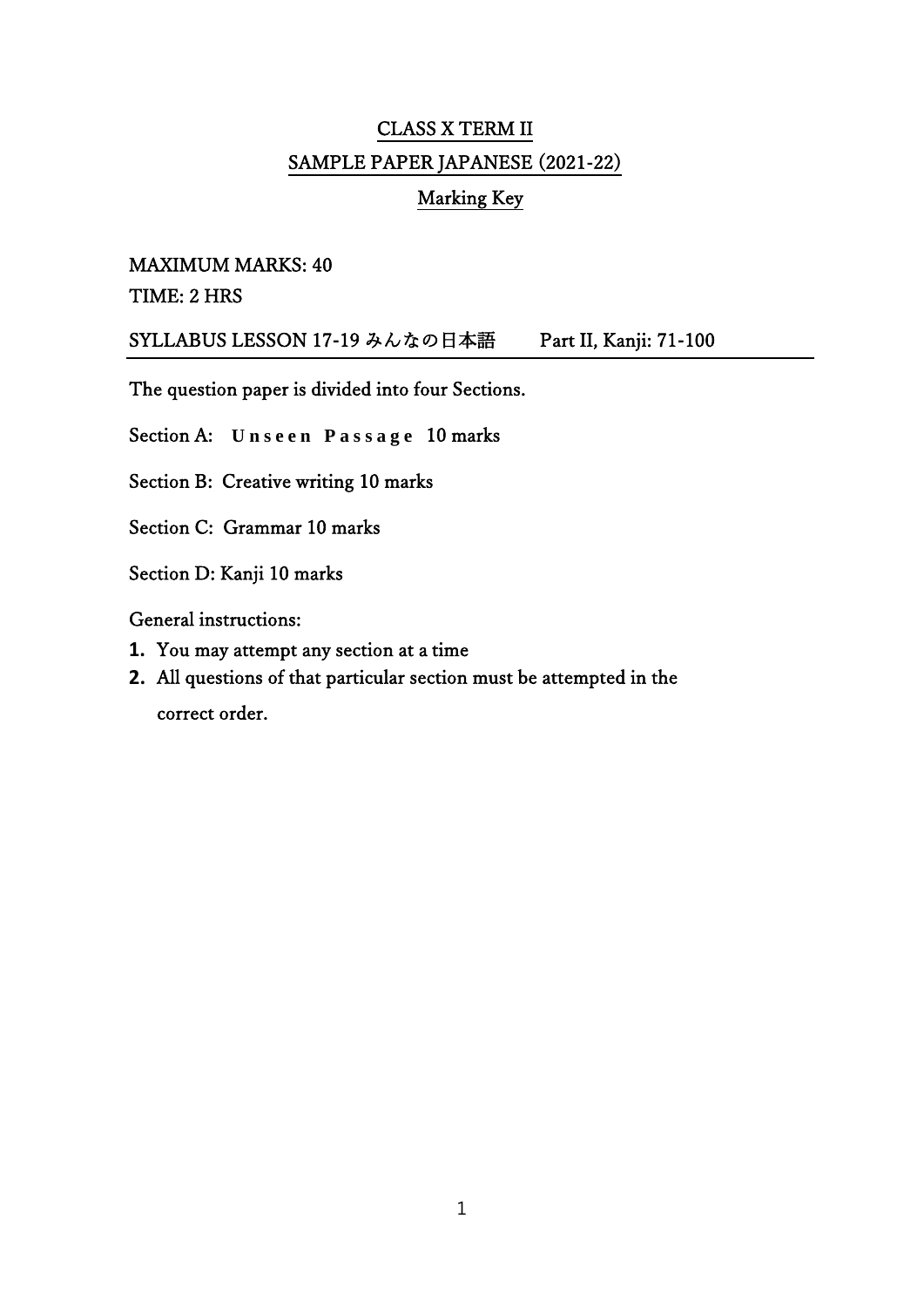Section A  $(10)$ 

Reading Comprehension

Q1 だれが だれに てがみを かきましたか。 Ans 1 アンさんが こばやし せんせいに てがみを かきました。 Ans 2 だいがくせいです。 Ans 3 たいへんです。 Ans 4 にほんじんの ともだちが たくさんできて たのしいです。 Ans5 いいえ、にほんごで かきます。 Ans 6 はい、つづけたいです。

B:Do any 5

Ans7 とても にぎやかな まちです。

Ans8 みんな バイクや じてんしゃに のりますから。

- Ans9 False
- Ans 10 False
- Ans11 True
- Ans 12 True

### **SECTION B**

**WRITING SKILLS** (10)

- **Q 15- Choose the odd one out**:―
	- **a.** がっこう
	- **b.** ひこうき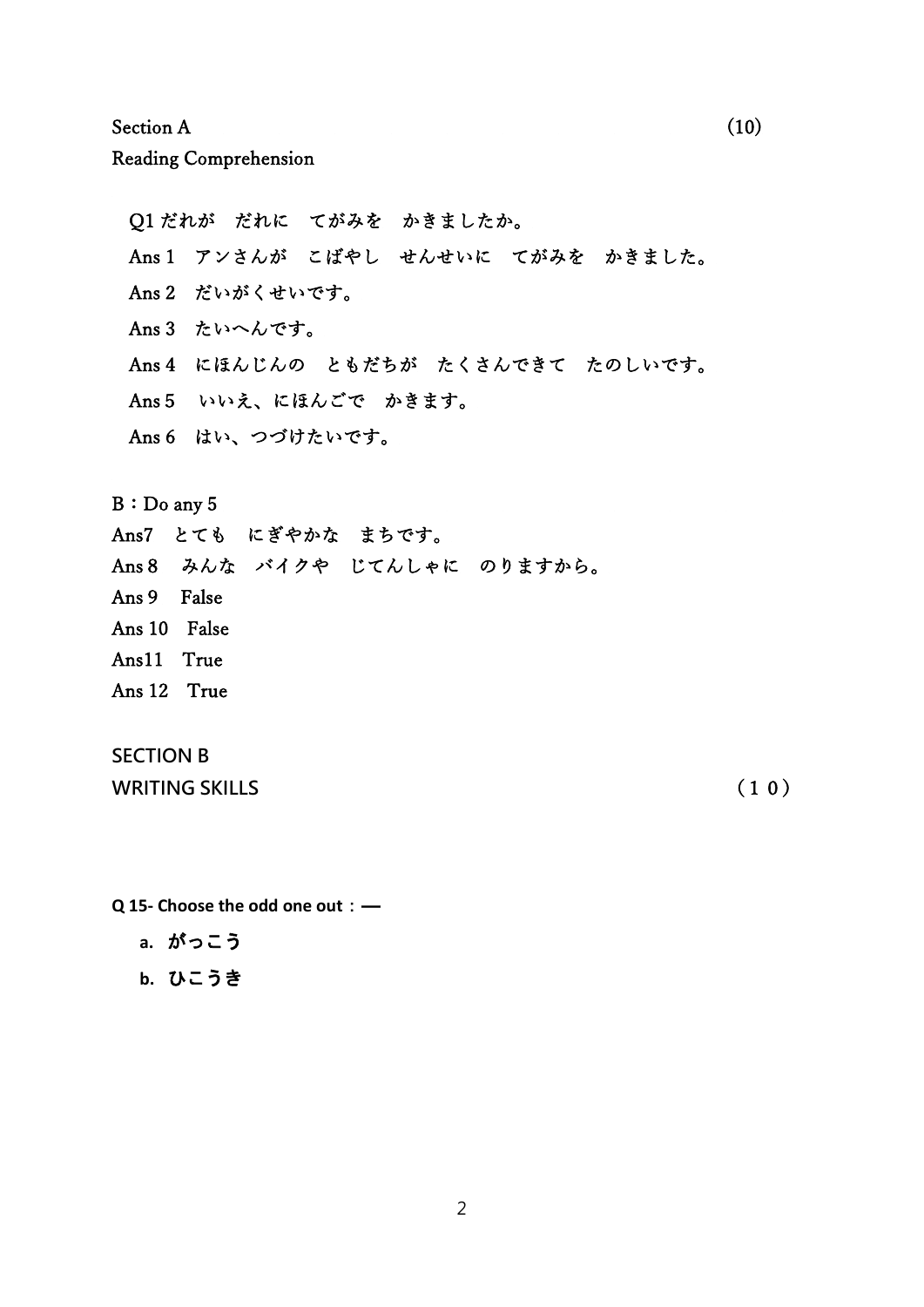**Section C Grammar (10) Q16 Fill in the blanks with suitable particles**:― に、が

**OR**

| u |
|---|
|   |

**Q17. Fill in the blanks with suitable grammar patterns**:―

れい:

あしたは しけんですから、べんきょう しなければなりません。

- **A**) かく
- **B**) ぬが
- **C**) みたり
- **D**) くらく

**Q18. Fill in the blanks with suitable words to make a meaningful sentence**:―

- **A**) いちども
- **B**) まず、それから
- **C**) とくに
- **D**) ところに

**SECTION D**

**Kanji (10)**

**Q 19 Write the Hiragana readings for the underlined kanjis in the following sentences: - Any 5**

- **a.** らいげつ
- **b.** あたらしい
- **c.** おはなし
- **d.** こうこうせい
- **e.** せんしゅう
- **f.** がいこくご